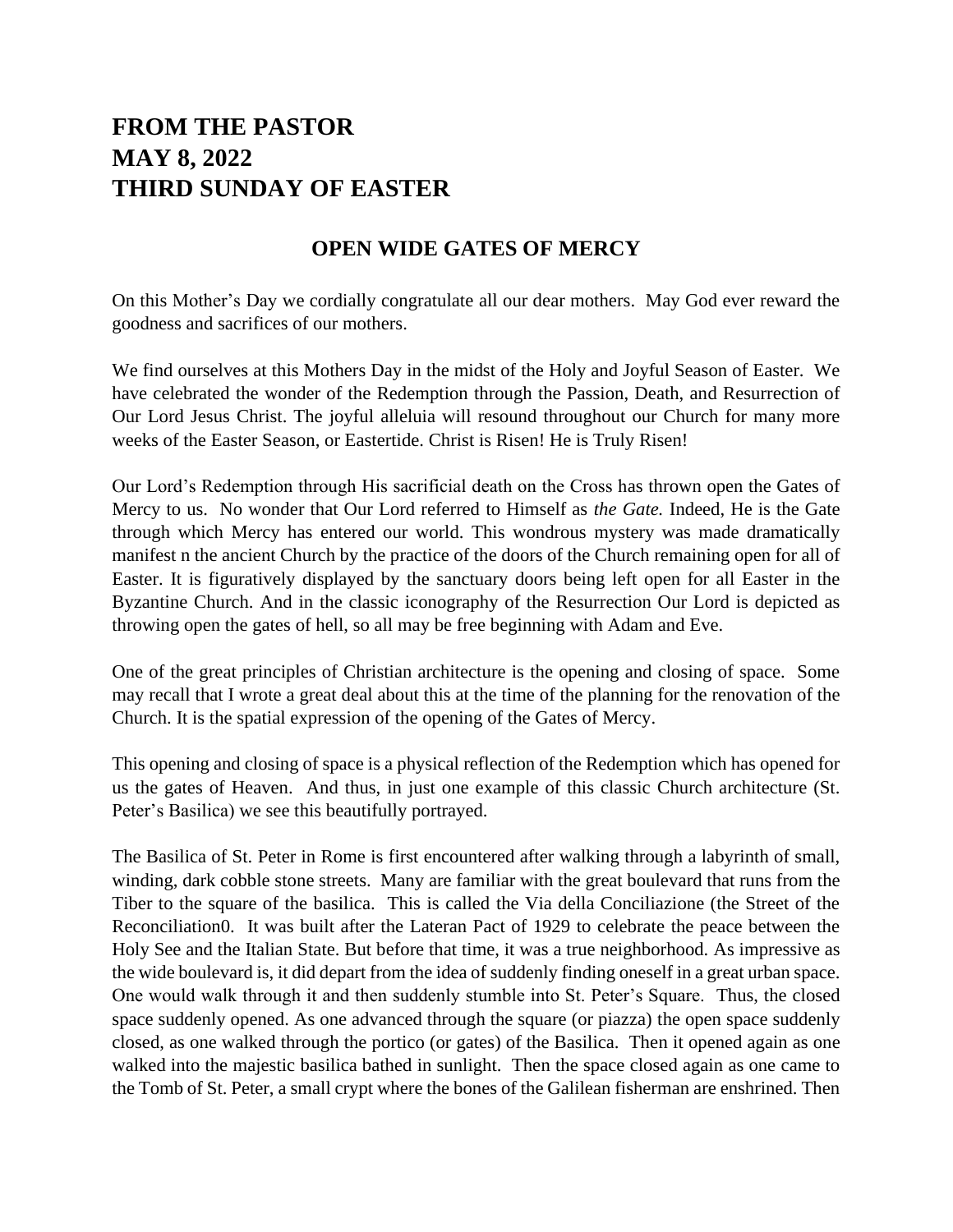the space opens again as we humbly approach the Chair of St. Peter supported by the Four Doctors of the Church under the beautiful alabaster window of the Holy Spirit. It is a wondrous illustration of how the Gates of Heaven have been opened to us.

Our own Church strives to make known the same mystery of Mercy. From the large plaza in front of the Church we enter through the Gold Doors. We enter the Gates of Mercy. But then the space closes as we stand in the Narthex with its glass curtain wall which invites to come and see the Goodness of the Lord. We walk through yet more gates as we enter the House of God and the Gate of Heaven. The saints, our ancestors in the faith, stand with us in the nave as we all face the Glory of God manifested in the Beauty of Holiness. We face the East, the rising of the Golden Sun from the Rose-colored Dawn. Then finally we come to the gates of the sanctuary. There in humility, meekness, and littleness we kneel before the Lord of Heaven and Earth. Looking to the Crucifix we make within our soul that humble prayer, *Jesus I trust in You.* The expression on the face of our crucified Lord is one of peace, of acceptance, of surrender. No wonder the artist called this beautiful work of Art, *Mission Accomplished.*

In the nave of the Church are three chapels which help us to approach the Altar of Grace and Mercy. If our soul should become feint, we have the Virgin of Guadalupe and the Divine Mercy to encourage us right at the entrance to the Church. We may rest in the Rosary Chapel, and strengthened by that most powerful prayer, continue our journey to that Garden of our Sanctuary. The marble and porcelain almost blind our weak eyes as we behold the Light that no Darkness will extinguish. It is the garden where all love ends. And there we behold that Love which moves the Heavens and all the Stars.

### **COMMUNION BREAKFAST**

Next Sunday, May 15<sup>th</sup>, will be our annual Communion Breakfast sponsored by the Marian Guild and the Knights of Columbus. Please make every effort to attend. The Dominican Sisters of Mary Mother of the Eucharist will be our honored guests and will speak to us about their mission of education of the young and the founding of their community which is only 25 years old.

### **AWARDS DINNER AND GOLF OUTING**

Please see the bulletin for information about our Annual Awards Dinner and Golf Outing to be held on June 2<sup>nd</sup>. This is the major fundraiser for our parish and therefore I humbly ask your generous participation in this endeavor. Last year we broke all records in netting over \$101,000 for St. Paul's. This year our fervent and fond hope is to exceed this record. Because this is so important, I will be speaking at all the Masses on May 8<sup>th</sup>, 15<sup>th</sup> 22<sup>nd</sup> and 29<sup>th</sup> to explain our great need for your support.

## **THE BLESSED EUCHARIST**